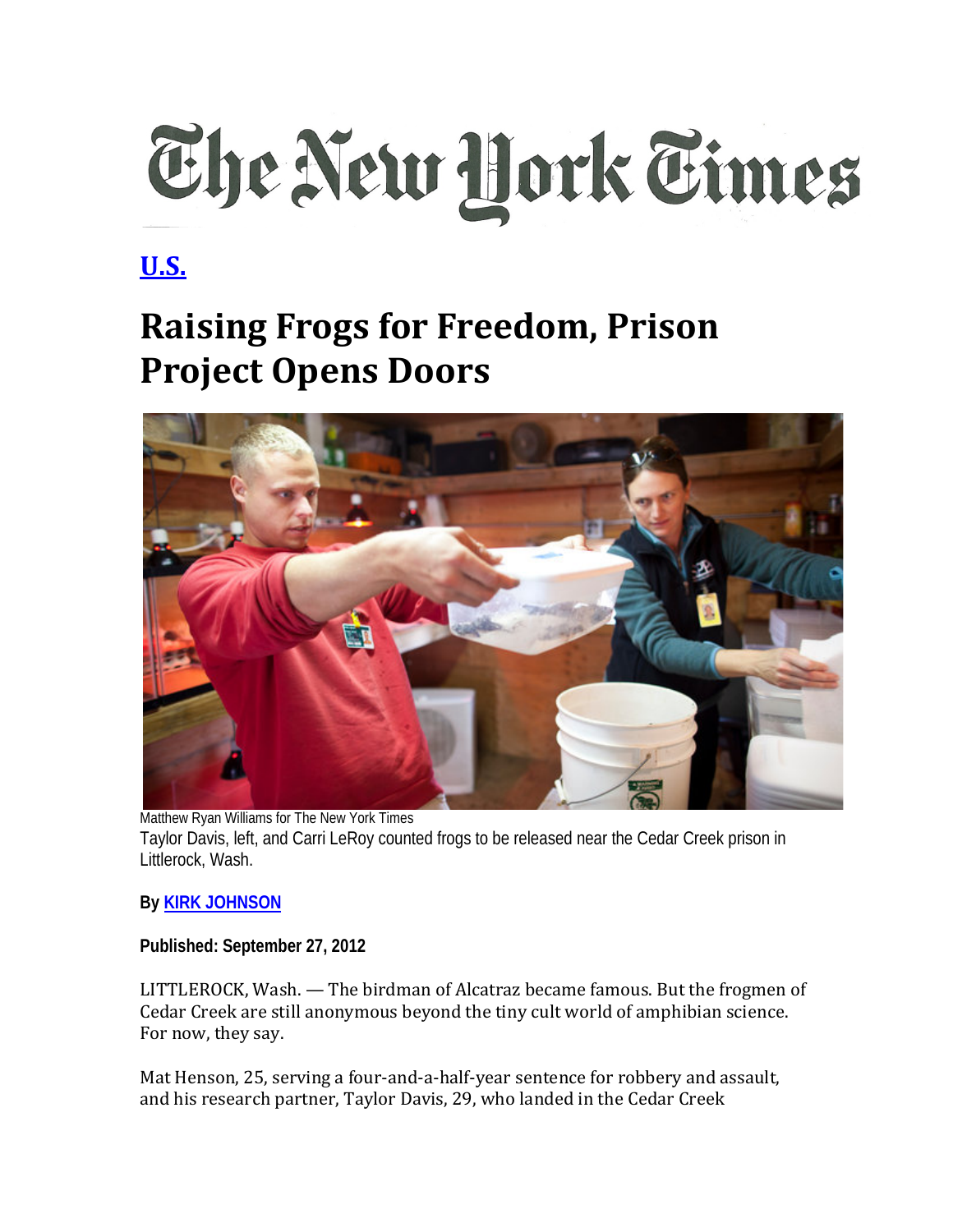Corrections Center here in central Washington for stealing cars, raised about 250 [Oregon spotted frogs](http://www.fws.gov/oregonfwo/Species/Data/OregonSpottedFrog/) in the prison yard this summer.

Working with biologists, Mr. Henson is now helping write a scientific curriculum for other frog-raisers, in prison or out. A previous inmate in the program, released some years ago, is finishing his Ph.D. in molecular biology.

When asked about his plans after he is released from prison in 2014, Mr. Henson paused only a moment. "Bioengineering," he said.

The state program that connected the dots  $-$  or rather the felons and the frogs  $-$  is called [Sustainability in Prisons.](http://blogs.evergreen.edu/sustainableprisons/) Nationally, it is unique in enlisting inmates to help rescue imperiled species like the Oregon spotted frog, which is threatened across much of its range. Who really gets saved, though, is an open question.

"A prison, when you stop to think about it, is a place that should be able to contribute beyond just locking people up," said Dan Pacholke, the Washington State director of prisons, who helped found the project in 2004 when he was superintendent at Cedar Creek, a minimum-security 500-bed prison. He still jointly directs the project from his office in the capital, Olympia.

The program's broader goal of bringing nature and sustainable practices to prisons is echoed across the nation as states seek ways to run prisons more cost-effectively.

Utilitarian practicality led Wisconsin in 2008 to begin having inmates grow much of their own food. And federal energy rules are pushing the goal of zero-net energy use in federal prisons by 2030.

Indiana and Massachusetts have become aggressive in reducing energy and water consumption and waste in their prisons, and tough renewable energy mandates in California are pushing alternative generation and conservation at prisons there, said Paul Sheldon, a senior adviser at [Natural Capitalism Solutions,](http://www.natcapsolutions.org/) a Colorado-based nonprofit that works with government agencies and companies on sustainability issues.

Mr. Pacholke can rattle off statistics. The amount of waste generated per offender in Washington State has fallen from 2.9 pounds a day in 2004 to 1.5 last year through inmate-operated recycling and composting.

Because of practices like collecting rainwater, use of potable water has dropped by 100 million gallons a year even as inmate populations have increased.

But Washington State's overlay of science — offenders in four state prisons work on projects involving the spotted frogs (Rana pretiosa), wild prairie grasses and butterflies — is also addressing a budget gap in habitat restoration and ecology.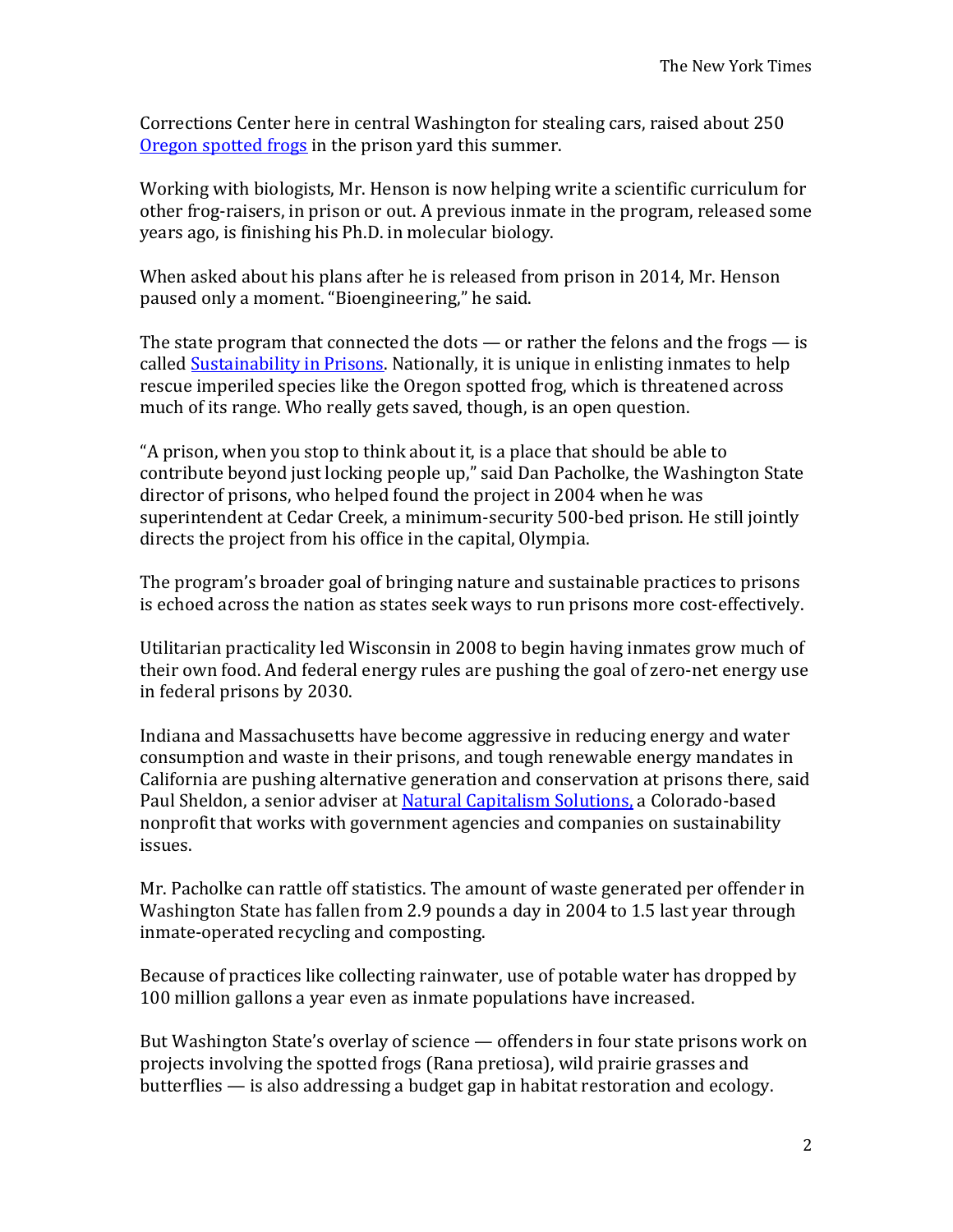

Matthew Ryan Williams for The New York Times

Signs hang outside the tanks where Oregon spotted frogs, a threatened species, are raised at the Cedar Creek prison.



Matthew Ryan Williams for The New York Times Inmates there tended a garden, one way states are seeking to run prisons more cost-effectively.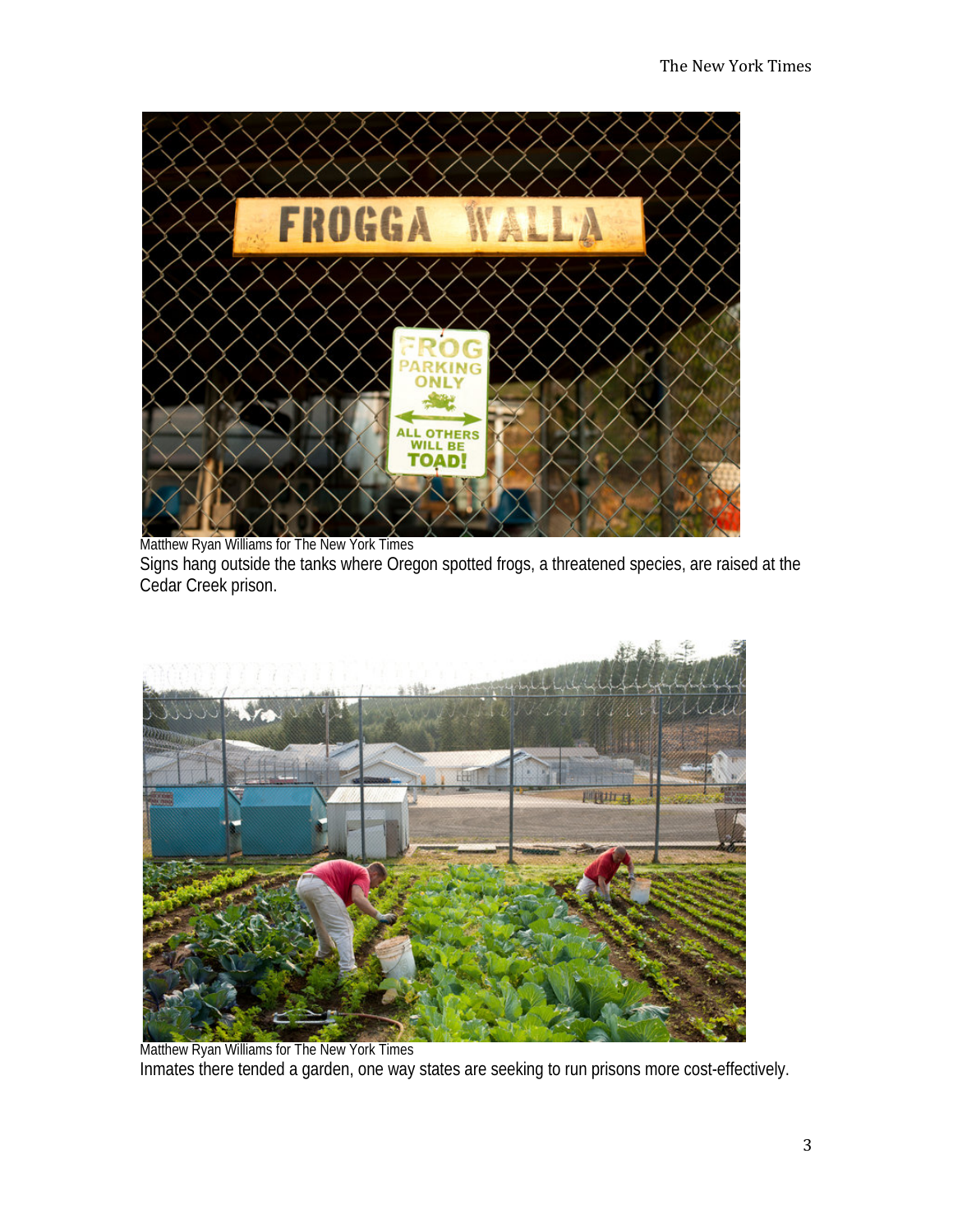

Matthew Ryan Williams for The New York Times Oregon spotted frogs at the Cedar Creek prison.

The prisoners, who trained with a state biologist but also learned from one another, must compete to enter the program and maintain a record of perfect behavior to stay in it. They are paid 42 cents an hour, standard prison wages, for 10-hour workdays that involve sometimes tedious tasks like monitoring the frogs' water temperature or harvesting the hundreds of crickets grown for frog food something that even an oppressed graduate student might avoid at real wages.

But there may be some intangible benefits for inmates who are being exposed to the scientific process, many of them for the first time, said Carri LeRoy, a professor of ecology at Evergreen State College in Olympia, and co-director of the Sustainability in Prisons project.

Science, she said, is about procedural order, point A to point B, with every step measured and marked for others to check and follow. And when the focus of that work is a creature that undergoes a profound metamorphosis from egg to tadpole to adult, the lesson is also one about the possibilities of change. In a prison, Professor LeRoy said, that is a big deal.